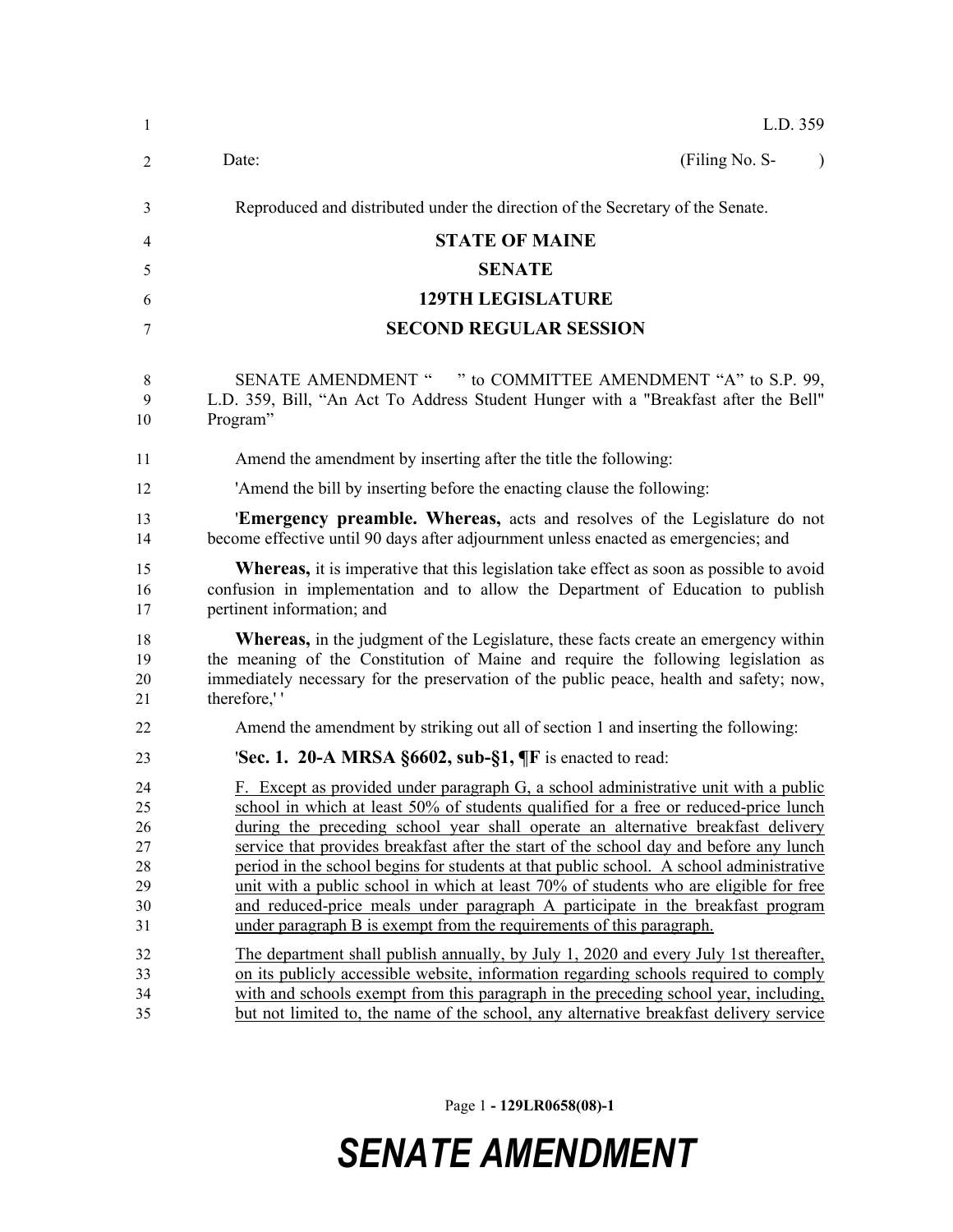| 1                    | operated, free and reduced-price breakfast participation rate and the financial impact                                                                                                                                                                                  |
|----------------------|-------------------------------------------------------------------------------------------------------------------------------------------------------------------------------------------------------------------------------------------------------------------------|
| $\overline{2}$       | of the program on the school nutrition budget.                                                                                                                                                                                                                          |
| 3                    | Sec. 2. 20-A MRSA $\S 6602$ , sub- $\S 1$ , $\P G$ is enacted to read:                                                                                                                                                                                                  |
| 4                    | G. A school administrative unit subject to paragraph F may opt out of the alternative                                                                                                                                                                                   |
| 5                    | breakfast delivery service required under paragraph F if the following conditions are                                                                                                                                                                                   |
| 6                    | met:                                                                                                                                                                                                                                                                    |
| 7                    | (1) The governing body of the school administrative unit holds a public hearing                                                                                                                                                                                         |
| 8                    | regarding the service. The governing body of the school administrative unit shall                                                                                                                                                                                       |
| 9                    | post public notice in each municipality in the unit of the time and location of the                                                                                                                                                                                     |
| 10                   | hearing at least 10 days before the hearing. The chair of the governing body of                                                                                                                                                                                         |
| 11                   | the school administrative unit shall conduct the hearing;                                                                                                                                                                                                               |
| 12<br>13<br>14<br>15 | The school administrative unit submits to the governing body a detailed<br>(2)<br>cost-benefit analysis and any other material that demonstrates that implementing<br>the alternative breakfast delivery service would cause undue financial or<br>logistical hardship; |
| 16                   | (3) The public and the governing body of the school administrative unit evaluate                                                                                                                                                                                        |
| 17                   | the cost-benefit analysis and any written material submitted for purposes of this                                                                                                                                                                                       |
| 18                   | paragraph;                                                                                                                                                                                                                                                              |
| 19                   | (4) Within 30 days of the public hearing under subparagraph (1), the governing                                                                                                                                                                                          |
| 20                   | body of the school administrative unit, by majority vote, determines that an                                                                                                                                                                                            |
| 21                   | alternative breakfast delivery service is not financially or logistically viable and                                                                                                                                                                                    |
| 22                   | that the school administrative unit will opt out; and                                                                                                                                                                                                                   |
| 23                   | (5) The governing body of the school administrative unit notifies the department                                                                                                                                                                                        |
| 24                   | of the vote to opt out under subparagraph (4).                                                                                                                                                                                                                          |
| 25                   | Opting out under this paragraph must be renewed every 2 years. A school                                                                                                                                                                                                 |
| 26                   | administrative unit with a public school shall notify the department of the intent to                                                                                                                                                                                   |
| 27                   | renew its decision to opt out under this paragraph before the end of the 2nd school                                                                                                                                                                                     |
| 28                   | year after the previous vote.                                                                                                                                                                                                                                           |
| 29                   | The department shall adopt rules to implement this paragraph including rules                                                                                                                                                                                            |
| 30                   | governing the application process and standards to address evaluation criteria based                                                                                                                                                                                    |
| 31                   | on need for the funding of alternative breakfast delivery services in school                                                                                                                                                                                            |
| 32                   | administrative units. The rules must include procedures to track health and academic                                                                                                                                                                                    |
| 33                   | outcomes through data collection and evaluation of students and schools that                                                                                                                                                                                            |
| 34                   | participate in alternative breakfast delivery services. Procedures to track health and                                                                                                                                                                                  |
| 35                   | academic outcomes must include tracking and ensuring that all public schools                                                                                                                                                                                            |
| 36                   | required to implement the alternative breakfast delivery service are demonstrating at                                                                                                                                                                                   |
| 37                   | least an annual 10 percentage point increase in their school breakfast participation                                                                                                                                                                                    |
| 38                   | rate. If the department determines that a participating public school has not increased                                                                                                                                                                                 |
| 39                   | its breakfast participation rate by at least 10 percentage points, the department shall                                                                                                                                                                                 |
| 40                   | provide written notification including improvement strategies to the public school.                                                                                                                                                                                     |
| 41                   | Upon receipt of written notification by the department, a public school that has not                                                                                                                                                                                    |
| 42                   | increased its breakfast participation rate by at least 10 percentage points shall submit                                                                                                                                                                                |

Page 2 **- 129LR0658(08)-1**

## *SENATE AMENDMENT*